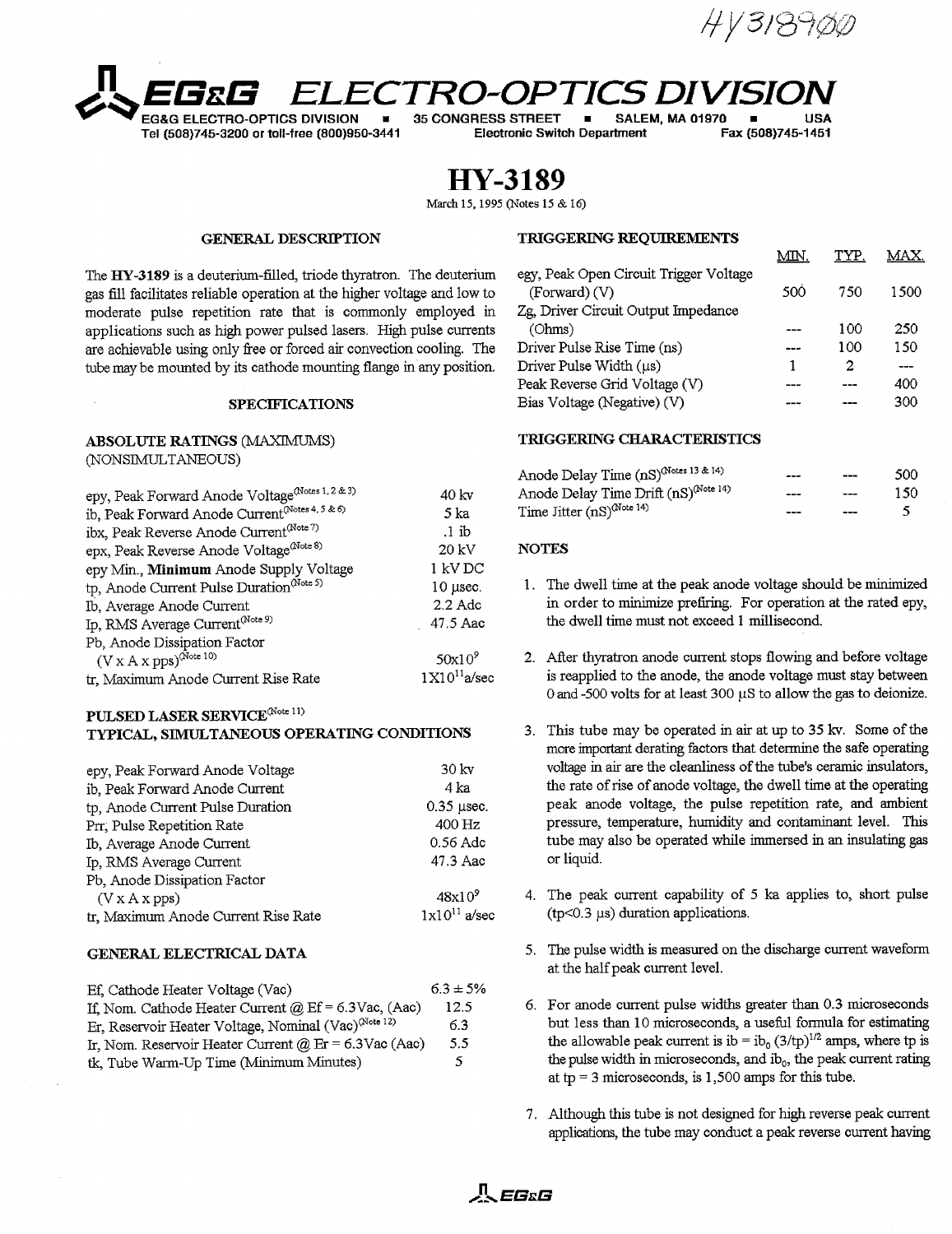half cycle of the discharge current waveform. of the stored charge (in the pfn being switched by the thyratron)

- 8. The reverse anode voltage shown applies for a previously nonnanoseconds, the peak reverse anode voltage must not exceed 5kv during the first 50 microseconds after conduction.
- 
- 10. Forced air or liquid immersion cooling should always be used in damage the reservoir itself. any situation where cooling by natural convection is insufficient Typically, a room temperature air flow of 50 to 150 cfm directed into the anode cup will be sufficient. When the tube is cooled rise of the anode current pulse. by immersion in a force-circulated liquid coolant, the anode
- 11. Typical, simultaneous operating conditions other than the low impedance (Zg). example shown in this data sheet might also be acceptable. The of the peak forward anode current shown with less than a 10%

a magnitude up to 10% of the forward current on the preceding relationship shown in note 9. The average current is the product and the pulse repetition rate.

- conducting tube. Exclusive only of a spike not longer than 25 12. The optimum reservoir heater voltage is that which provides the nanoseconds, the peak reverse anode voltage must not exceed best overall compromise among an holdoff and holdoff recovery, anode current rise rate, and the tube's overall triggering characteristics. For most applications, 9. Ip is the true root mean square (RMS) current. For relatively the optimum reservoir heater voltage lies between 90% and rectangular shaped current pulses without a reverse current, the 110% of the nominal value. Operation at voltages. below 90% RMS anode current may be approximated as the square root of of nominal can result in permanent damage from anode the product of the peak current and the average current. overheating; operation at high reservoir heater voltages degrades anode holdoff and holdoff recovery, and can permanently
	- to keep the temperature of the tube's envelope below 200°C. 13. The anode delay time is measured from the 25% point on the Typically, a room temperature air flow of 50 to 150 cfm directed rise of the unloaded grid voltage
	- dissipation factor may be tripled provided that the envelope 14. Delay time, delay time drift and time jitter may be temperature does not exceed 200°C. simultaneously minimized by applying the maximum grid drive voltage (egy) at a high rate of rise of voltage from a source of
	- conditions shown herein produce a discharge currentwaveform 15. All data and specifications are subject to change without notice.
	- current reversal. The pulse width is measured at the half peak 16. Data sheet origination date is shown on the front page. This current level. The RMS current is approximated using the data sheet becomes obsolete when more recent revisions are published.



TUBE SCHEMATIC SYMBOL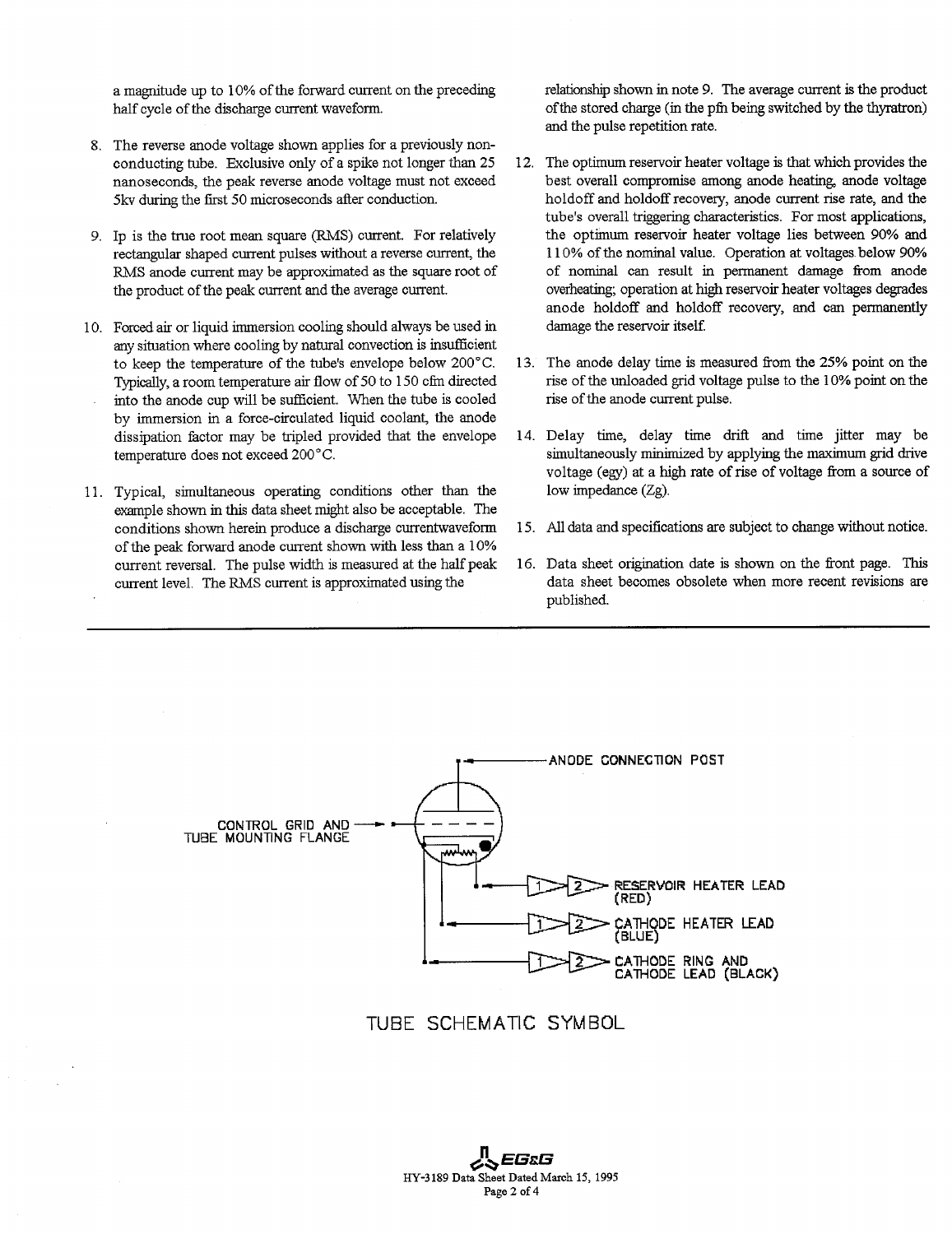

 $\mathcal{L}_{\mathcal{A}}$